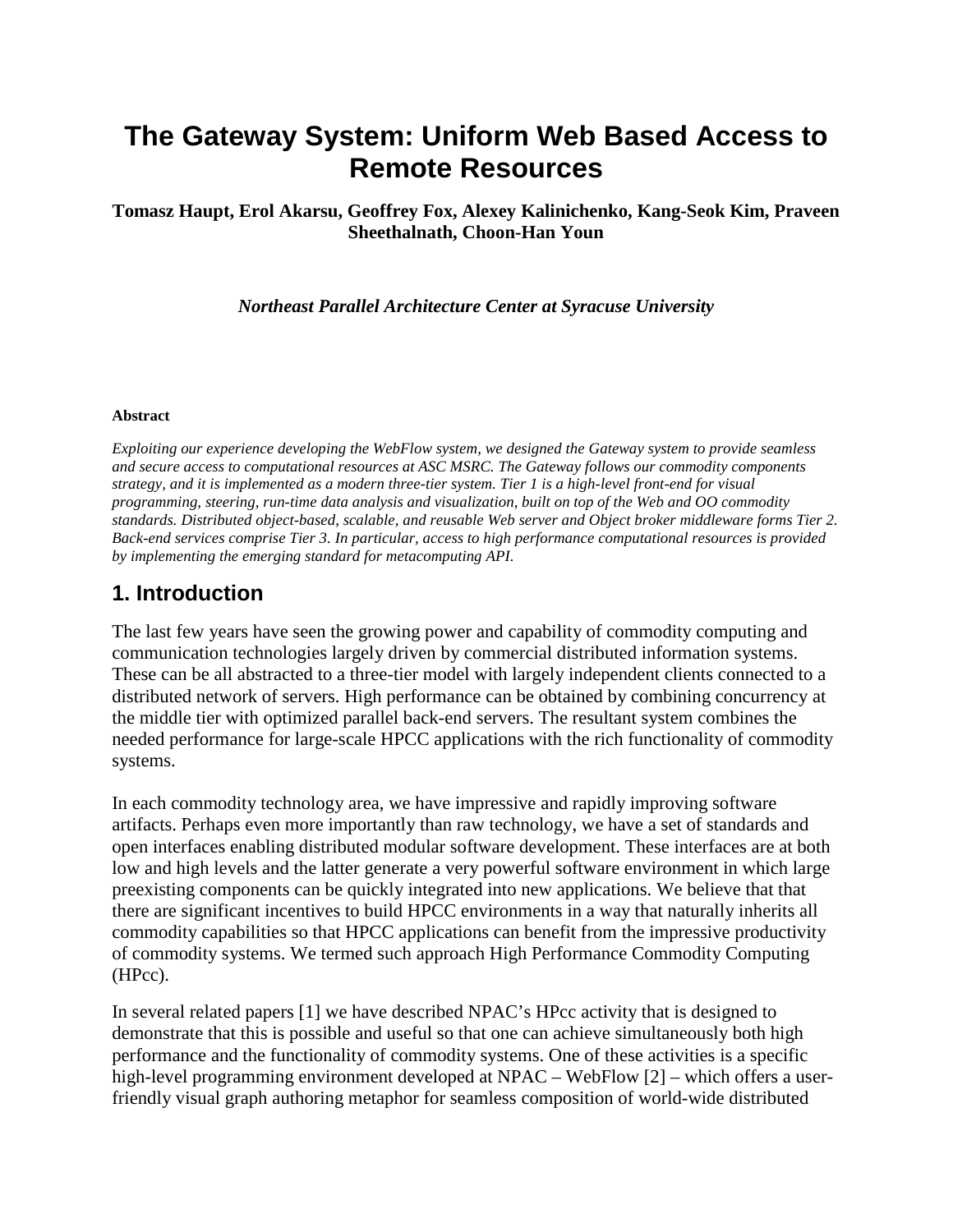high performance dataflow applications from reusable computational modules.

WebFlow front-end editor applet offers intuitive click-and-drag metaphor for instantiating middleware or back-end modules, representing them as visual icon in the active editor area, and interconnecting them visually in the form of computational graphs, familiar for AVS or Khoros users. WebFlow middleware is given by a mesh of Java web servers, custom extended with servlet based support for the WebFlow session, Module and Connection Management. WebFlow modules are specified as Java interfaces to computational Java classes or wrappers (module proxies) to backend services. The high performance part of the back-end tier is implemented using the Globus metacomputing toolkit [3].

One of the most spectacular applications of the WebFlow is Quantum Monte Carlo Simulations [4] developed in collaboration with the NCSA Condensed Matter Physics Laboratory. Here, a chain of high performance applications (both commercial packages such as GAUSSIAN or GAMESS, and custom developed) is run repeatedly for different data sets. Each application can be run on several different multiprocessor platforms, and consequently, input and output files must be moved between machines. The output file of one application in the chain is the input of the next one, after a suitable format conversion.

In spite of the success of the WebFlow project we see that the original implementation, based on Java web servers, suffers form severe limitations. Two the most obvious areas of improvement we want to achieve are fault tolerance and security. However, instead of adding complexity to already complex and to large extend custom protocol of exchanging data between the servers, we have re-implemented the WebFlow middle-tier using industry standards distributed object technologies: JavaBeans and CORBA and industry standard secure communication protocols based on SSL.

The development of the new middle-tier of our system coincides with the JavaGrande [5] initiative to develop international standards for seamless Desktop Access to Remote Resources (DATORR). These standards replace the remaining two custom WebFlow interfaces: computational graph generated by the WebFlow front-end by the Abstract Task Specification and specific Globus interface by the universal metacomputing API.

The new implementation of WebFlow is a part of Aeronautical Systems Center (ASC) Major Shared Resource Center (MSRC) Gateway project, sponsored by DoD HPC Modernization Program, Programming Environment and Training. The objectives of this project are to provide seamless and secure access to computational ASC MSRC resources through web-based interfaces. The functionality of the Gateway system is specified in section 2. Section 3 presents the system architecture and provides a high level description of its major components. In section 4 we discuss the Gateway security model and in section 5 we reveal the middle-tier implementation details. Section 6 provides links to the related research. The paper is summarized in section 7.

## **2. Overview of the Gateway functionality**

The Gateway system offers a particular programming paradigm implemented over a virtual Web accessible metacomputer. A (meta-) application is composed of independently developed modules. The modules are implemented in Java, and they follow the distributed JavaBeans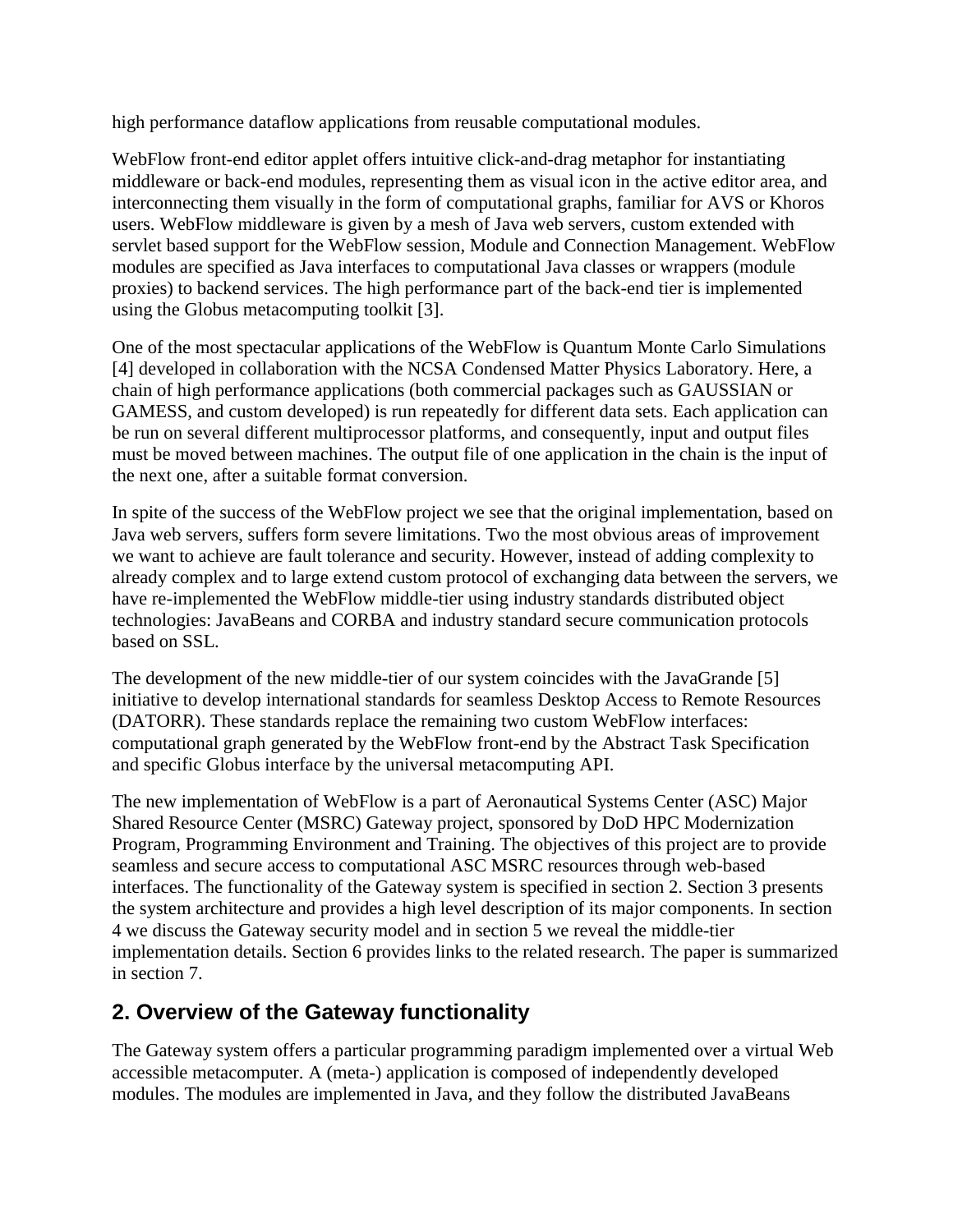model. This gives the user the complete power of Java, and object oriented programming in general, to implement the module functionality. However, the functionality of a module does not have to be implemented entirely in Java. Existing applications written in languages other than Java can be easily encapsulated as JavaBeans.

The module developers have only limited knowledge of the system on which the modules will run. They not need to concern themselves with issues such as: allocating and running the modules on various machines, creating connections among the modules, sending and receiving data across these connections, or running several modules concurrently on one machine. The Gateway system hides these management and coordination functions from the developers, allowing them to concentrate on the modules being developed.

Often, the modules serve as proxies for particular back-end services made available through the Gateway system. For example, an access to a database is provided through JDBC API delegating the actual implementation of the module functionality to a back-end DBMS. We follow a similar approach to provide access to high performance resources: a Gateway module "merely" implements an API of a back-end metacomputing services such as those provided by the Globus metacomputing toolkit. In particular, a module that serves as the GRAM (Globus Resource Allocation Manager) proxy generates a resource allocation request. The request essentially defines an executable, its standard input, error and output streams, and the target machine where the executable is to be run. The application represented by the executable is developed independently of the Gateway system (for example, it may be a legacy parallel code written in Fortran + MPI). The role of the Gateway module written in Java is reduced to generating the request following the low level Globus Resource Specification Language (RSL) syntax. In this sense the Gateway system can be regarded as a high level, visual user interface and job broker for the Globus system.

The Gateway system supports many different programming models for the distributed computations: from coarse-grain dataflow to object oriented to fine-grain data-parallel model. In the dataflow regime, a Gateway application is given by a computational graph visually edited by the end users. The modules comprising the application exchange data through input and output ports, in a way similar to that used in AVS. This model is generalized in our new implementation of the Gateway system. Thanks to the fact that modules behave as distributed JavaBeans, each module may invoke an arbitrary method of the other modules involved in the computation.

## **3. Gateway Architecture**

The Gateway system is implemented as a modern three-tier system, as shown in fig. 1. Tier 1 is a high-level *front-end* for visual programming, steering, run-time data analysis and visualization, built on top of the Web and OO commodity standards. Distributed object-based, scalable, and reusable Web server and Object broker Middleware forms Tier 2. *Back-end* services comprise Tier 3. In particular, high performance services are implemented using the metacomputing toolkit of Globus.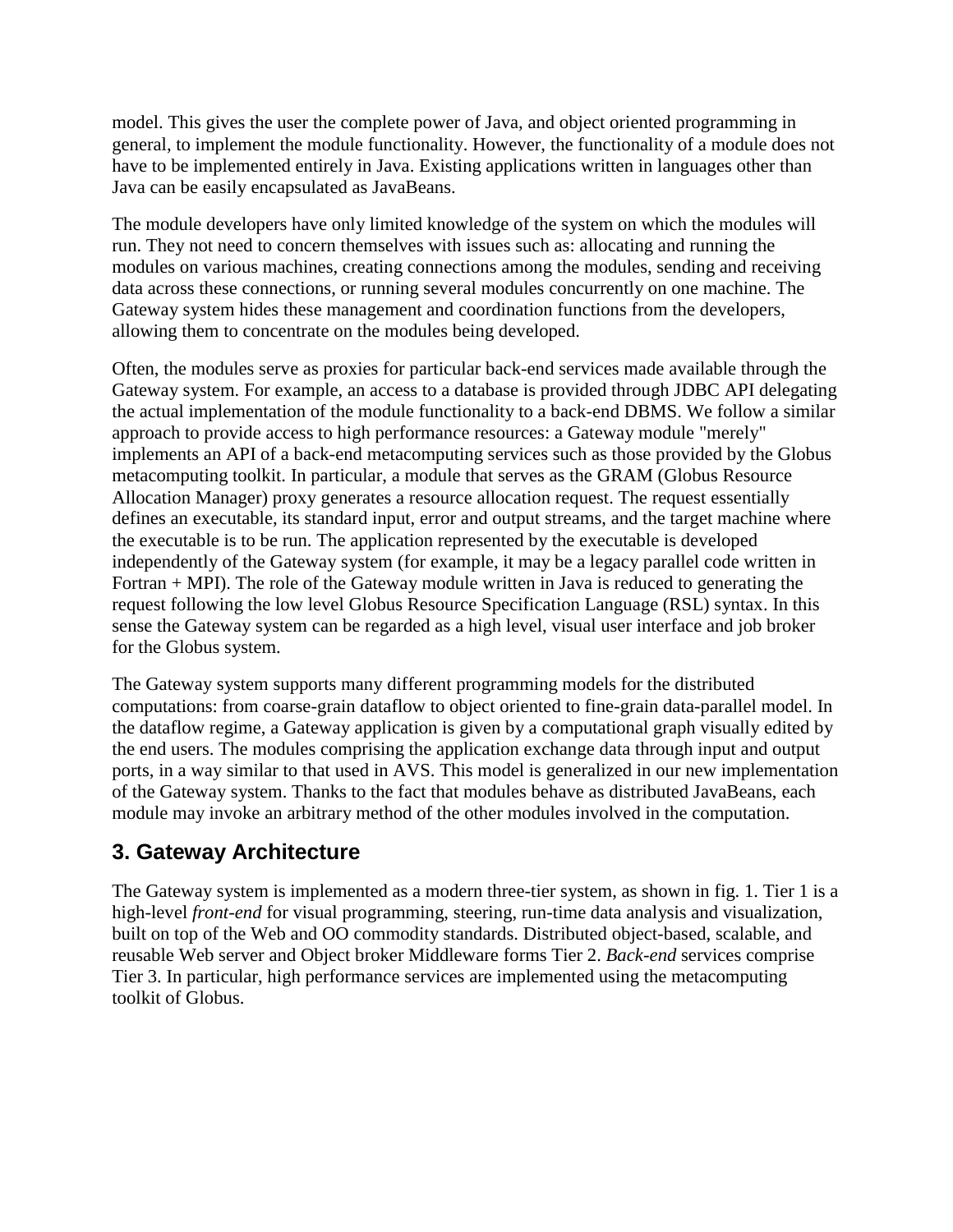Fig 1: Gateway system architecture

#### **Front End**

Different classes of applications require different functionality of the front-end. Therefore we designed the Gateway system to support many different front-ends: from very flexible authoring tools and problem solving environments (PSE) that allows for dynamical creation of metaapplications from pre-existing modules, to highly specialized front-ends customized to meet the need of particular applications. Also, we support many different computational paradigms, from general object-oriented to data-flow to a simple "command line" approach. This flexibility is achieved by treating the front-end as a plug-in implementing the Gateway API.

#### **Gateway API**

The Gateway API allows specifying the user's task in the form of the Abstract Task Descriptor (ATD), following the current DATORR recommendations. The ATD is constructed recursively, and may comprise arbitrary number of subtasks. The lowest level, or atomic, task corresponds to the atomic operation in the middle-tier, such as instantiation of an object, or establishing interactions between two objects through event binding. However, in many cases such details should be hidden from the end-user or even the front-end developer. Therefore the Gateway API provides interfaces to higher level functionality, such as submit a single job or make a file transfer.

When specifying the task, the user does not have to specify resources to be used to complete the task. Instead, the user may specify requirements that the target resource must satisfy in order to be capable of executing the job. The identification and allocation of the resources is left to the system discretion. Typically, the middle-tier delegates it to the metacomputing services (such as Globus) or and external scheduler (such as PBS). Once the resources are identified, the abstract task descriptor becomes a Job Specification.

#### **Middle Tier**

The middle tier is given by a mesh of CORBA-based Gateway servers. A Gateway server maintains the users sessions within which the users create and control their applications. The middle-tier services provide means to control the lifecycle of modules and to establish communication channels between them. The modules can be created locally or on remote hosts. In the latter case the task of the module instantiation and initialization is transparently delegated to a peer Gateway server on the selected host, and the communication channels are adjusted accordingly. The services provided by the middle tier include methods to submit and control jobs, methods for file manipulations, method providing access to databases and mass storage, as well as methods to query the status of the system, status of the users applications and their components.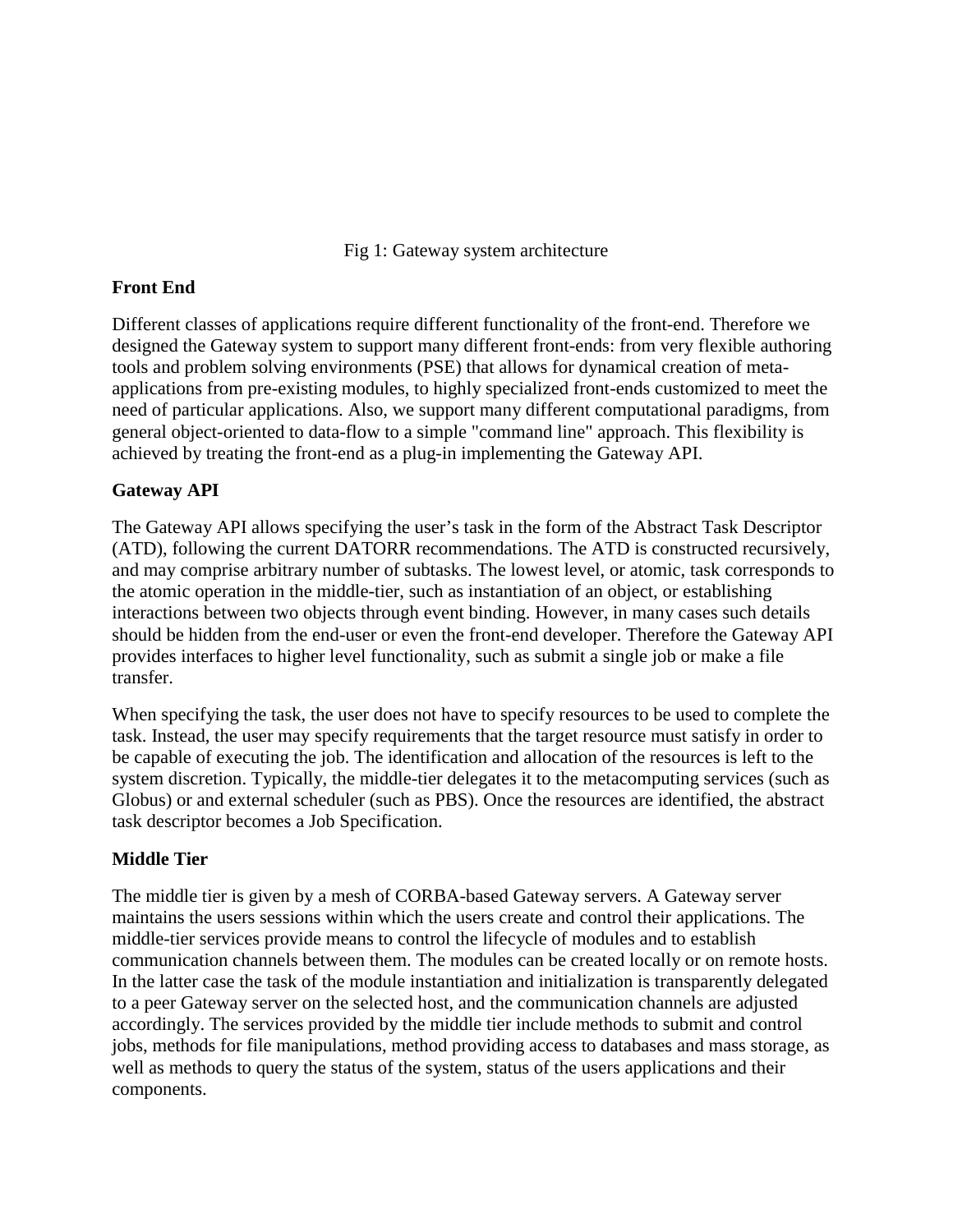#### **Gateway Modules**

The Gateway modules are CORBA objects conforming to the JavaBeans model. The functionality of a module is implemented either directly in the body of the module or the module serves as a proxy of specific backend services, such as DBMS or HPCC services.

#### **Meta-computing Services**

The metacomputing service is yet another standard being developed within the DATORR initiative. It specifies all mandatory functionality of a metacomputing system and its interfaces. The Globus toolkit is an example of such metacomputing services. The functionality it provides include secure resource allocation (GRAM), secure file transfer (GASS), metacomputing directory services (MDS), heartbeat monitor (HBM), and more.

### **4. Gateway Security Model**

The Gateway system supports a three-component security model. The first component is responsible for a secure web access to the system and establishing the user identity and credentials. The second component enforces secure interactions between distributed objects, including communications between peer Gateway servers, and delegation of the credentials. The third component controls access to back-end resources.

#### **Secure Web Transactions: Authentication and Authorization**

To implement secure web transactions we use industry-standard https protocol and commodity secure web servers. The server is configured to mandate a mutual authentication. To make a connection, the user must accept the server's X.509 certificate and she must present her certificate to the server. A commercial software package (Netscape's certificate server) is used to generate the user certificates, and they are signed by the Gateway certificate authority (CA).

The authorization process is controlled by the AKENTI server [6]. It provides a way to express and to enforce an access policy without requiring a central enforcer and administrative authority. Its architecture is optimized to support security services in distributed network environments.

This component of security services provides access for authorized users only to the Gateway server associated with the gatekeeper following policies defined in AKENTI (and thus representing the stakeholders interests). Access to peer Gateway servers, and access to the backend services is controlled independently by the other two components of the Gateway security services, and it is based on credentials generated during the initial contact with the gatekeeper.

#### **Secure CORBA: middle tier security**

Security features of CORBA are build directly into ORB and therefore they are very easy to use. Once the user credentials are established, secure operations on distributed objects are enforced transparently. This includes authorized use of objects, and optional per-message security (in terms of integrity, confidentiality and mutual authentication).

The access control is based on the access control lists (ACL). These provide means to define policies at different granularity: from an individual user to groups defined by a role, and from a particular method of a particular object to computational domains. In particular, the role of a user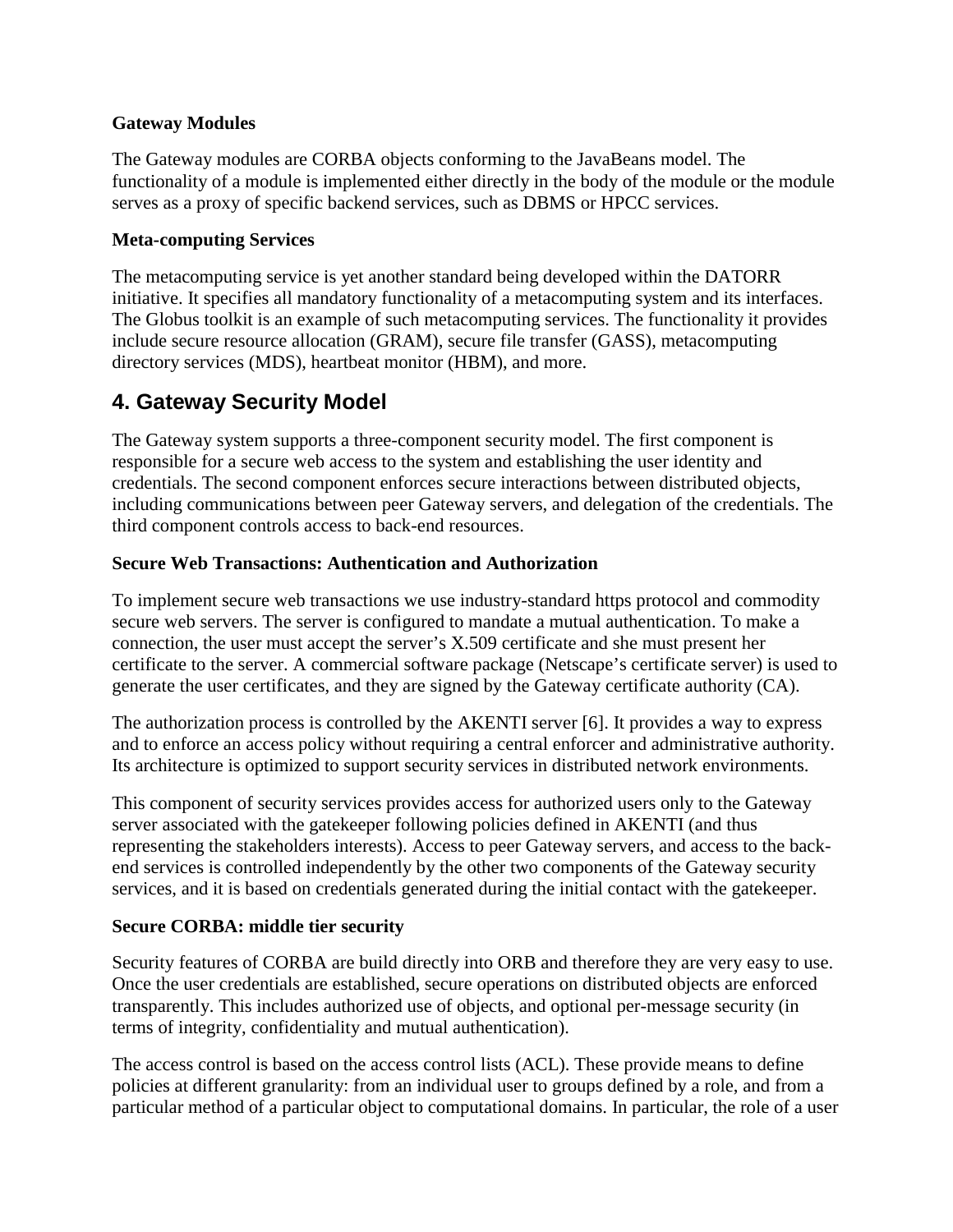can be assigned according to policies defined in AKENTI. This way, the access to the distributed objects can be controlled by the stakeholders.

In addition, for security aware applications, the CORBA security service provides access to the user credentials. This way access to the back-end resources can be controlled by the owners of the resources and not the Gateway system. The Gateway system merely forwards the user credentials.

The CORBA security service is defined as an interface and the OMG specification is neutral with the respect to the actual security technology to be used. It can be implemented on top of PKI technologies (such as SSL), the private key technologies (such as Keberos), or may implement GSS-API, to mention the most popular ones.

Distributed objects are inherently less secure than traditional client-server systems. Enhanced risk level comes, among other factors, from the fact that objects often delegate parts of their implementation to the other objects (which may be dynamically composed at runtime). This way objects serve simultaneously as both clients and servers. Because of subclassing, the implementation of an object may change over time. The original programmer neither knows nor cares about the changes. Therefore, the policy of privilege delegation is a very important element of the system security. CORBA is very flexible here, and supports no delegation model (the intermediary object uses its own credentials), a simple delegation model (the intermediary object impersonate the client), and a composite delegation (the intermediary object may combine its own privileges with those of the client). We follow the composite model. For security unaware applications, we use the intersection of the client and the intermediary privileges. However, if the application applies its own security measures, we make the initiator's credentials available to it.

#### **Control of Access to Back End Resources**

There are no widely accepted standards for a secure access to resources. Different computing centers apply different technologies: SSH, SSL, Keberos5, or other. The design goal of the Gateway system is to preserve the autonomy of the resources owner to define and implement its security policies. At this respect, we are in a very similar situation as other research groups that try to provide a secure access to remote resources. Our strategy is to participate in the process of defining standards within DATORR and the common Alliance PKI infrastructure. It seems that the current preference is to build the future standards on top of the GSS-API specification (and thus to support simultaneously private and public key based technologies). The Globus project pioneered this approach, and therefore we use Globus GRAM to provide a secure access to the remote resources. To get access to resources available via GRAM the user must present a certificate signed by the Globus CA (currently an additional item of the Gateway user set of credentials).

## **5. Middle Tier**

The Gateway middle tier is given by a network of Gateway servers (GS). A secure access to the system is facilitated by a dedicated gatekeeper server, as shown in fig.2.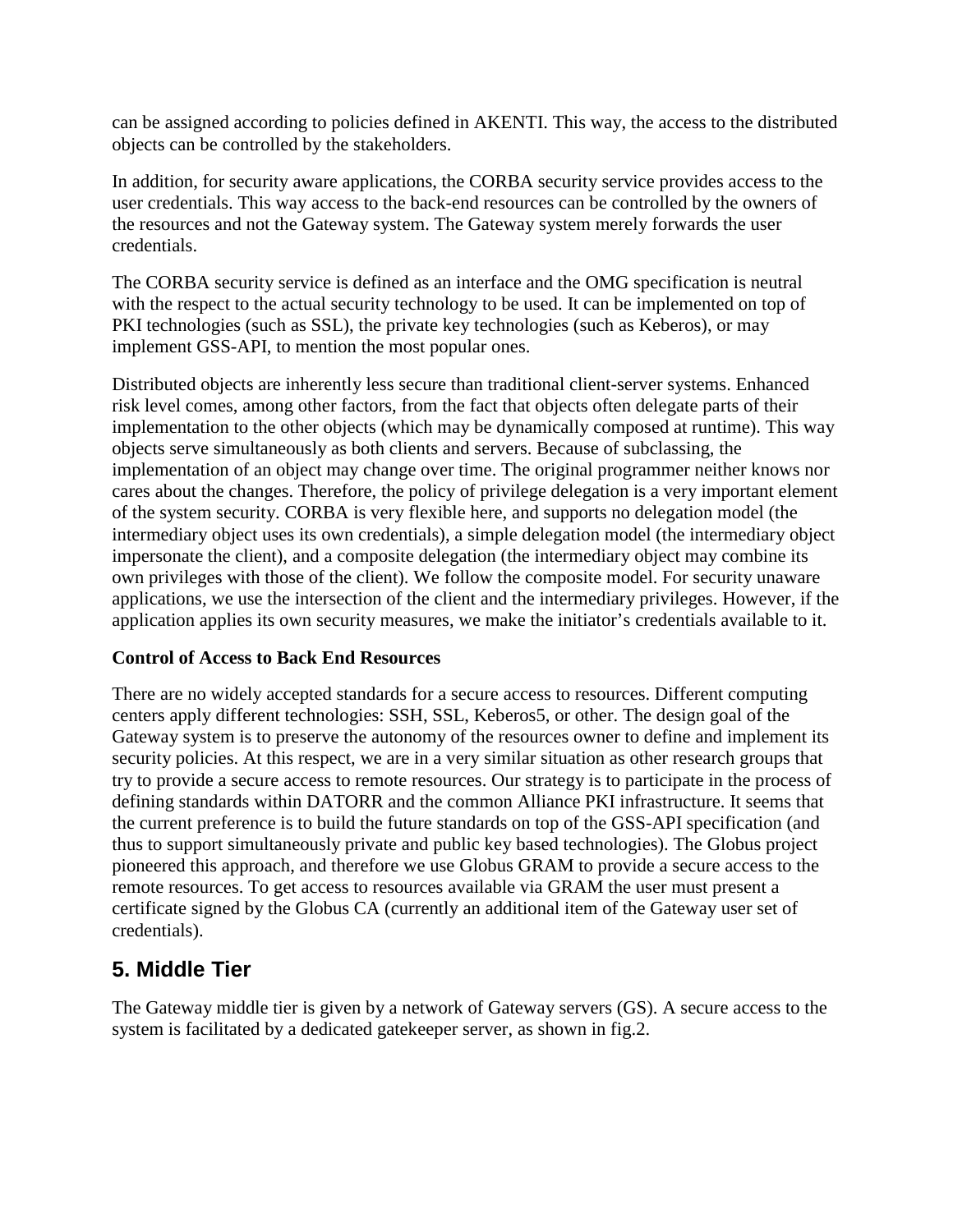Fig 2.: the Gateway middle tier architecture

#### **Gatekeeper Server**

The gatekeeper comprises three logical components: a (secure) Web Server, the AKENTI server, and CORBA based Gateway server. The user accesses the Gateway system through a portal web page from the gatekeeper web server. The portal implements the first component of the gateway security: user authentication and generation of the user credentials that eventually will be used to grant access to resources. The authorization process is controlled by the AKENTI server. For each authorized user, the web server creates a session (that is, it instantiates the user context in the Gateway server, as described below) and gives permission to download the front-end applet. The applet is used to create or restore, run, and control user applications. The applet communicates directly with the CORBA-based Gateway server using IIOP protocol.

Currently we are using secure Apache web server [7] with servlets support [8]. Unfortunately, for WindowsNT, the servlet support is based on the third party plug-in, and therefore it is difficult to install and configure. We use Apache because it is the server of choice of the AKENTI developers. We also experiment with the secure Jigsaw server [9], which is the W3C reference web server implementation. It is written in Java, and therefore "natively" supports the servlet mechanism. The Jigsaw https support is build on top of SSL library in Java by Institute for Applied Information Processing and Communications (IAIK), Graz University of Technology (Austria).

To implement Gateway server we use the ORBacus [10] (formerly known as OmniBroker) secure ORB, for which we have obtained a free research license. The security services are implemented on top of the IAIK SSL library, the same that is used by Jigsaw.

#### **Gateway Server**

The Gateway server initializes the ORB and several generic CORBA and specific Gateway services. The main functionality of the Gateway server is managing Gateway sessions. A session is established automatically after the authorized user is connected to the gatekeeper by creating a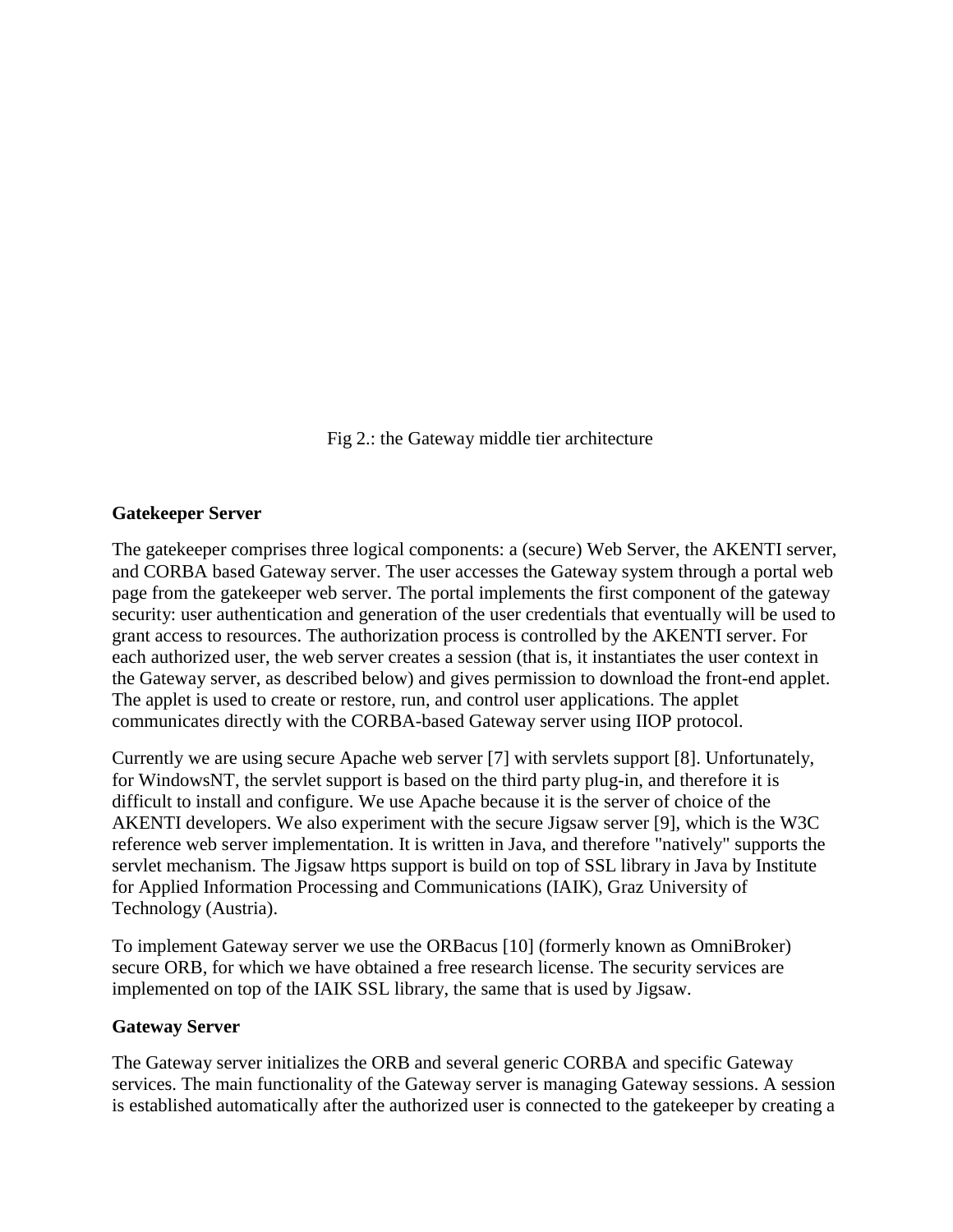user context. The user context is a container object that stores the user applications. The application is another container object that stores components of the user application. The application component is either a single Gateway module or another, finer grain application context. This way, the Gateway server can manage simultaneously many sessions, and within each session, the user can define many applications hierarchically composed of many modules.

Each Gateway server maintains a persistent directory of available modules (PMD). Currently it is a list of modules read from a configuration file at the initialization of the Gateway server, to be replaced by a database. In addition, at run time the Gateway server maintains the directory of active Gateway servers (ASD). The services provided by these directories are made available to the front end. This way the user can visually select modules (i.e., module name and host) to be included in her application. The information on the module implementation is available from PMD.

#### **Life cycle of user modules**

Creation of the user module is delegated to the Lifecycle service. The actual instantiation of the module depends on whether it is a local or remote module. The local modules are created by a local module factory that runs as a separate process. For the remote modules, a local *proxy module* is created followed by copying the application context to the remote Gateway server and instantiating the module on the remote host by its local lifecycle service.

Creation of the proxy modules breaks the CORBA object location transparency. As in Java RMI, we make a difference between local and remote objects. There are two reasons to introduce proxy modules. One is that we are providing support to control the behavior of the back end modules using the front-end applet. A direct communication between the (unsigned) applet and a host other than the gateway (from which the applet is downloaded) violates the Java sandbox security model. Employment of signed applets potentially solves this problem, however use of the proxy modules to forward messages results in more consistent security model. The other reason to use the proxy modules is that it gives us a better control over the application container and simplifies implementation of fault tolerance.

After local Gateway server gets the reference of the newly instantiated module, from the module Factory (local module) or the Proxy object (remote module), the reference is returned to user. Therefore, user will have access to his own remote modules through their proxies.

The process of a module creation is finalized by registering the module reference (IOR) under its name within the application and user contexts into the module directory. This operation is performed by the name service.

The reverse operation, the RemoveModule method, removes the object reference form the directory, and destroys the module. In case of the remote module, its proxy is destroyed as well.

#### **Interactions between Gateway Modules**

The Gateway modules follow the JavaBeans model, and they interact with each other using JavaBeans methods: through event binding, property binding, and vetoable property binding.

In JavaBeans, events are used to communicate information about the changing state of a bean.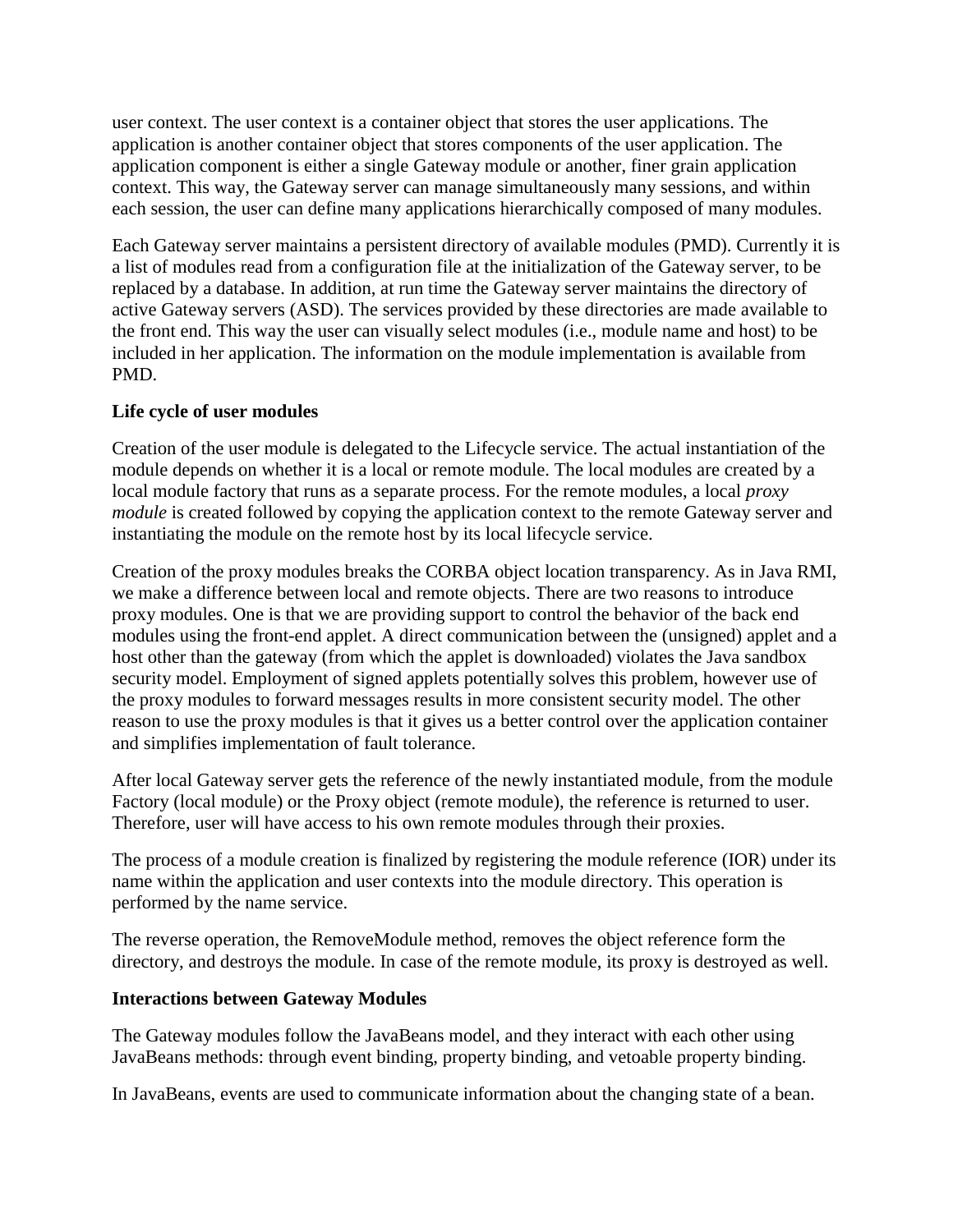Events form a core component of the JavaBeans architecture in that they are largely responsible for enabling beans to be plugged together as building blocks in an application builder. The event notification in Java works using method invocation. The object that is a source of an event calls a method on the destination object for one event when the event is triggered. The destination of the message must implement the method (or methods) to be notified when the event occurs. The event object encapsulates all the information about an event.

Event targets are connected to event sources through a registration mechanism. The Gateway applications are created dynamically from independently developed Gateway modules. Therefore, we provide a support for a dynamical event binding based on the standard CORBA dynamic interface invocation (DII) and dynamic stub invocation (DSI) mechanisms. This is implemented by introducing an event adapter associated with the application context. The adapter maintains a binding table to associate the event sources with the actual event destinations.

## **6. Related Work**

There are several other projects addressed to solving the problem of seamless access to remote resources. A comprehensive list of these is available from the JavaGrande web site [11]. Here we mention the three that are most closely related to this project.

The UNICORE project [11] introduces an excellent model for the Abstract Task Descriptor that most likely will strongly influence the DATORR standard, and consequently we are taking a very similar approach. The UNICORE middle-tier is given by a network of Java web servers (Jigsaw). The WebSubmit project [12] implements web access to remote high performance resources through CGI scripts. Both projects use https protocol for user authentication (as we do), and implement custom solutions for access control. The ARCADE project [13] is in a very early stage, and its designers intend to use CORBA to implement the middleware. As of now, there is no available description of the ARCADE security model.

# **7. Summary**

To summarize, exploiting our experience developing the WebFlow system, we designed a new system, Gateway, to provide seamless and secure access to computational resources at ASC MSRC. While preserving the original three-tier architecture, we re-engineered implementation of each tier in order to strictly conform to the standards. In particular, we use CORBA and the JavaBeans model to build the new middle tier, which facilitates seamless integration of commodity software components. Database connectivity is a typical example of a commodity software component. However, the most distinct feature of the Gateway system is that we apply the same commodity components strategy to incorporate HPCC systems into Gateway architecture. By implementing emerging standard interface for metacomputing services, as defined by DATORR, we provide a uniform and secure access to high performance resources. Similarly, by conforming to the Abstract Task Descriptor specification we enable seamless integration of many different front-end visual authoring tools.

The prototype Gateway system is now available [14] and the fully functional version is expected to be deployed by November 1999.